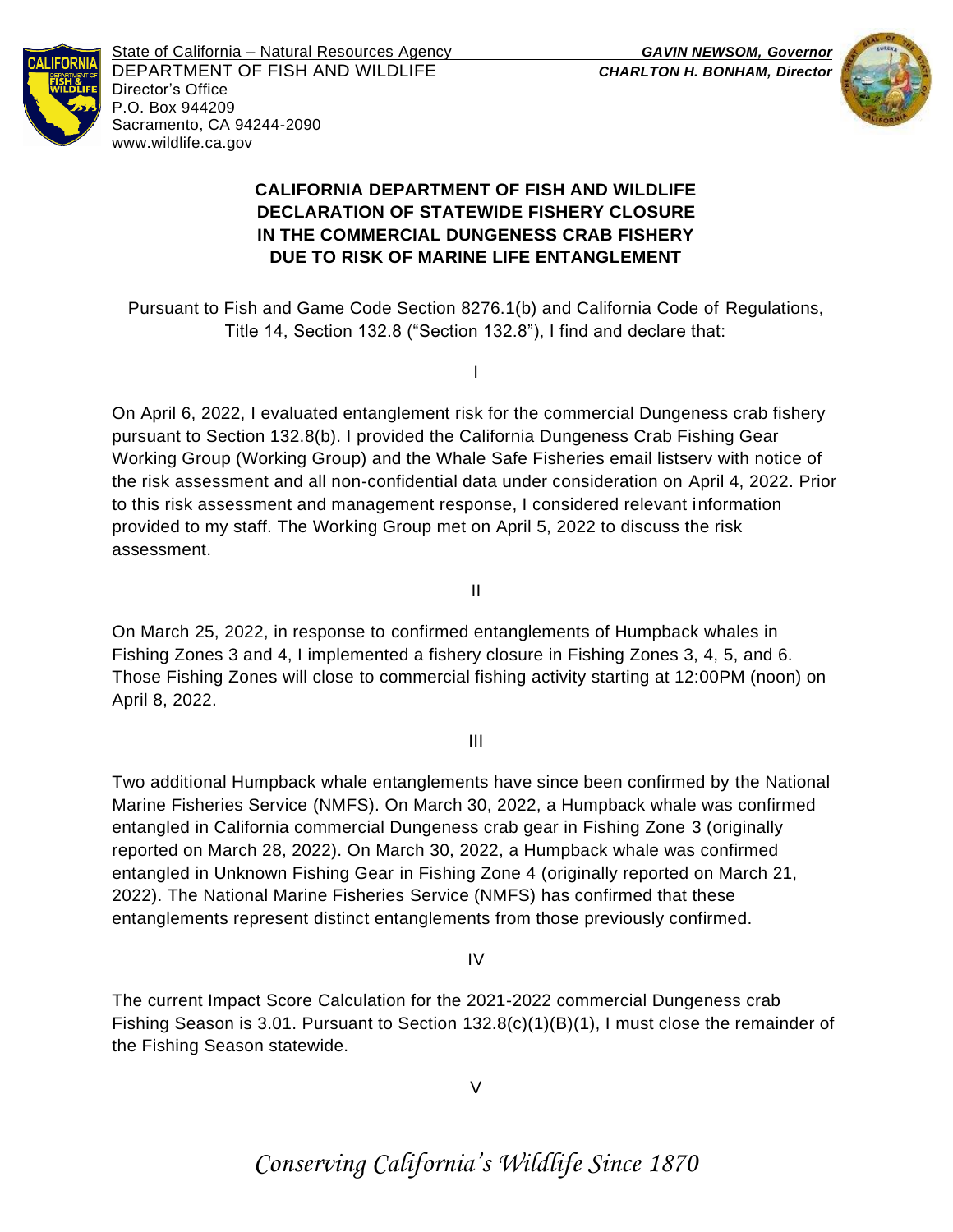Dungeness Crab Declaration of Season Delay California Department of Fish and Wildlife April 6, 2022 Page 2

Pursuant to Fish & Game Code Section 9002.5(b)(1)(A)(ii) and implementing regulations in Section 132.7 of Title 14 of the California Code of Regulations, I may authorize retrieval operations under the Lost or Abandoned Dungeness Crab Trap Gear Retrieval Program when take of crab is restricted pursuant to Section 132.8.

VI

Pursuant to Section 132.8(e)(5), I must allow use of any authorized Alternative Gear during a closure on April 1 or later.

VII

**THEREFORE**, under the authority granted by Fish and Game Code Section 8276.1(b) and Section 132.8 of Title 14 of the California Code of Regulations, I am implementing the following management action:

- 1. Fishery Closure for commercial Dungeness crab for the remainder of the 2021-2022 season in Fishing Zones 1 and 2 starting at 12:00PM (noon) on April 20, 2022. All Dungeness crab traps must be removed from ocean waters in those Fishing Zones by then, and the take and possession of Dungeness crab is therefore prohibited after 12:00PM on April 20, 2022. This closure does not apply to fishing activity with authorized Alternative Gear types as stated below.
- 2. Retrieval operations under the Lost or Abandoned Dungeness Crab Trap Gear Retrieval Program may begin in Fishing Zones 1 and 2 on April 27, 2022, at 12:00PM.
- 3. Authorized Alternative Gear may be used in all closed Fishing Zones. Currently there are no authorized Alternative Gear types. If an Alternative Gear type is authorized before the statutory season closure dates, it may be used for take of commercial Dungeness crab.
- 4. The Fishery Closure and associated management actions for Fishing Zones 3, 4, 5, and 6 as implemented by my March 25, 2022, declaration remain in place.

Additional information on the Actionable Species entanglements are provided in the attachment to this declaration.

Updates and material regarding future entanglement risk evaluations in the commercial Dungeness crab fishery will be made available on the **Department's Whale Safe Fisheries** [web page.](http://www.wildlife.ca.gov/Conservation/Marine/Whale-Safe-Fisheries)

 $\frac{f}{6}$  2  $\frac{7.4}{9}$  and Pt Charlton H. Bonham, Director Date/Time